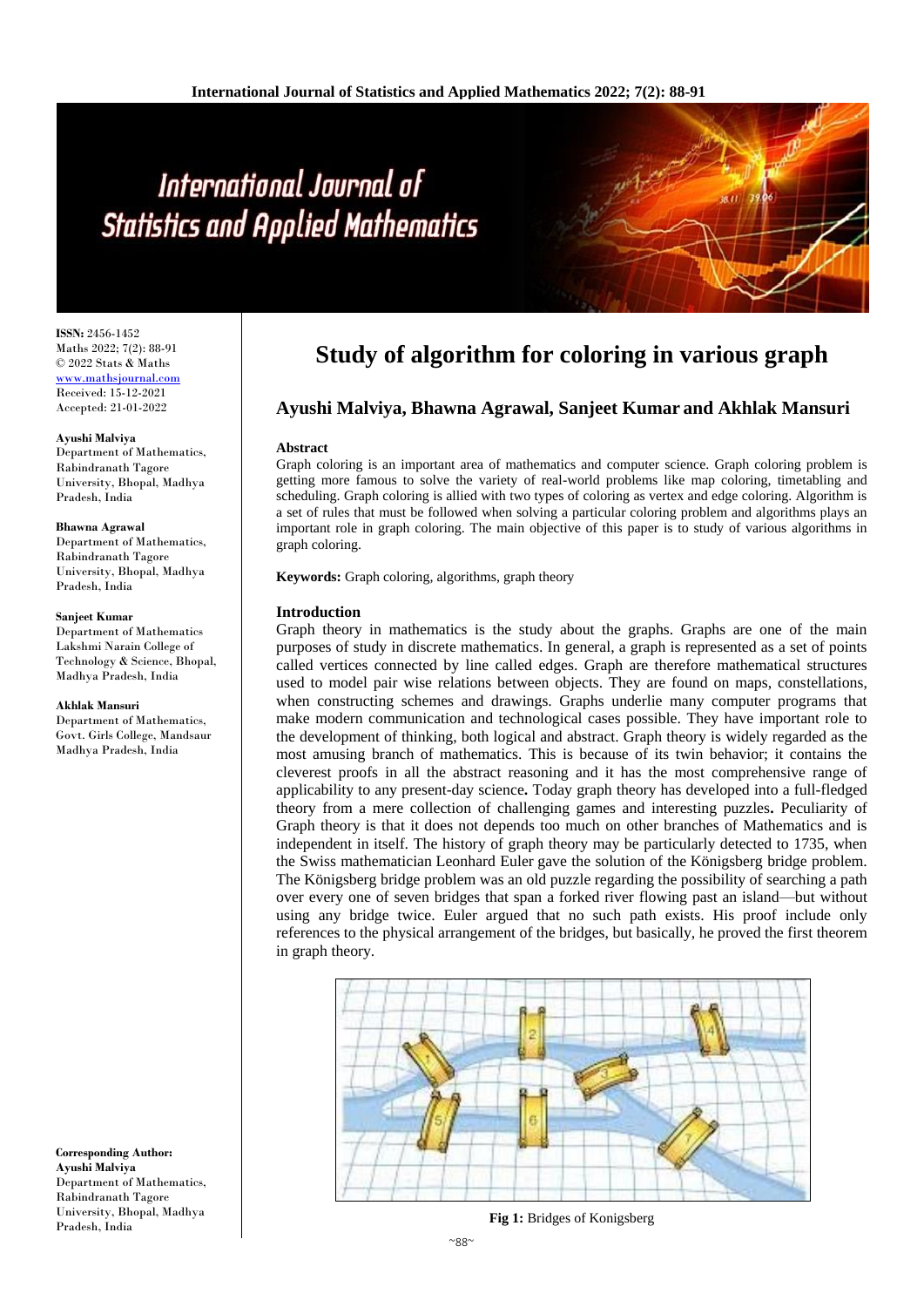#### **Graph Coloring**

As used in graph theory Graph coloring problem is getting more popular to solve the problem of coloring the adjacent regions in a map with minimum different number of colors. It is used to solve a variety of real-world problems such as map coloring, timetabling and scheduling. Graph coloring is allied with two types of coloring as vertex and edge coloring. The aime of the both types of coloring is to color the whole graph without conflicts. Therefore, adjacent nodes or adjacent edges must be colored with different colors. The number of the minimum possible colors to be used for Graph coloring problem is called chromatic number. As the number of nodes or edges in a graph increases, the difficulty of the problem also increases. Because of this, each algorithm cannot discover the chromatic number of the problems and may also be different in their executing times. Due to these constructions, Graph coloring problem is known an NP-hard problem. Various heuristic and Meta heuristic methods have been developed in order to solve the graph coloring problem.

#### **Vertex-Colorings and Edge-Colorings**

Given a set C called the set of colors (these could be numbers, letters, names, whatever), a function which assigns a value in C to each vertex of a graph is said to be a vertex-coloring. An ideal vertex-coloring never assigns adjacent vertices the same color. Similarly, a function which assigns a value from a set of colors C to each edge in a graph is said to be an edgecoloring.



**Fig 2:** Vertex-Coloring Graph

In its simplest form Graph Coloring, is a way of coloring the vertices of a graph such that two adjacent vertices does not share the same color, said a vertex coloring. Similarly, an edge coloring assigns a color to each edge so that two incident edges does not share the same color.



**Fig 3:** Edge-Coloring Graph

**Region Coloring:** Region coloring is an assigning, colors to the regions of a planar graph such that two adjacent regions does not have the same color. Two regions are called adjacent if they have a same edge.



**Fig 4:** Region colouring Graph

#### **K-colorable**

A k-coloring of a graph G, is a labeling of the vertices f: V  $(G) \rightarrow S$ , where S is some set such that cardinality of S is k. Normally the set S as a collection of k different colors, say S = {green, blue, red, yellow etc.}, or more abstractly as the non negative integers  $S = \{1, 2, k\}$ . The labels are called colors. A k-coloring is proper if adjacent vertices are different colors. A graph is said to be k-colorable if it has a proper k-coloring. The chromatic number  $\chi$  (G) is the minimum positive integer k such that G is k-colorable. A graph is said to be k-colorable if and only if it is k-partite. In other words, k-colorable and kpartite mean the same thing. Determining the k different partite sets of a k-colorable graph and conversely determine a k-coloring of a k-partite graph. In general it is not easy to find the chromatic number of a graph or even if a graph is kcolorable for a given k.

#### **Graph coloring algorithms**

The word algorithm means" a set of rules or process to be comply in calculation or other solving problems" therefore algorithm refers to a set of instructions or rules that show haw step by step perform a task to be executed upon in order to get the expected results.



**Fig 5:** Graph colouring algorithms

#### **Greedy coloring**

The greedy algorithm considers the vertices in a specific order  $v_1$ ....... $v_n$  and assigns to  $v_1$ , the smallest available color not used by  $u_i$ 's neigh bours among  $v_1$ ....-1, adding a fresh color if required. The quality of the resulting coloring depends on the elected ordering. There exists an ordering that leads to a greedy coloring with the optimum number of x (G) colors. On the other side, greedy colorings can be arbitrarily bad; for example, the crown graph on n vertices can be tow-colored, but has an ordering that leads to a greedy coloring with n/2 colors. For chordal graphs, and for specific cases of chordal graphs the greedy coloring algorithm can be used to discover optimal colorings in polynomial time, by selecting the vertex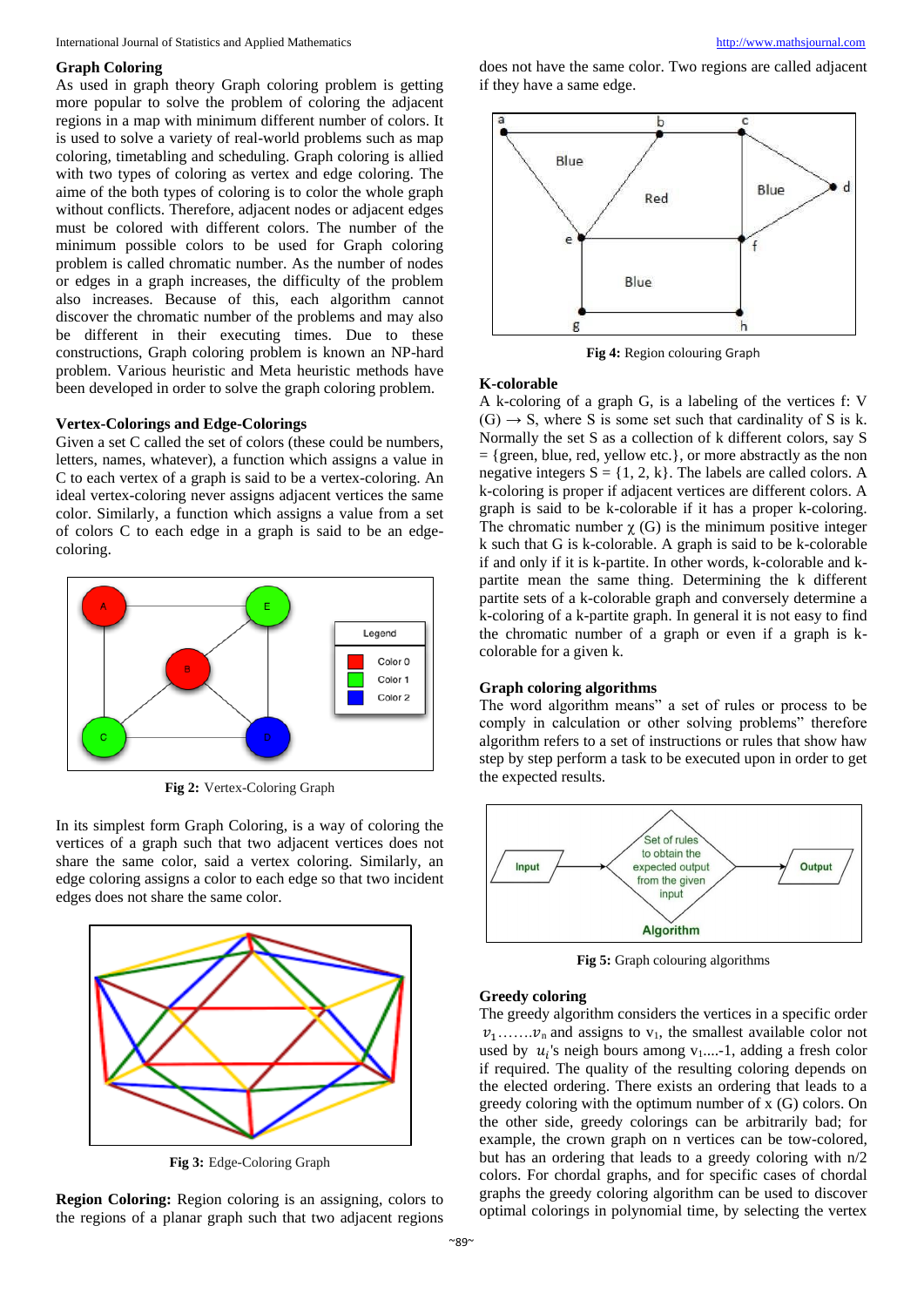International Journal of Statistics and Applied Mathematics [http://www.mathsjournal.com](http://www.mathsjournal.com/)

ordering to be the reverse of a perfect deletion ordering for the graph. The completely orderable graphs generalize this property, but in NP-hard to discover a perfect ordering of these graphs. Many other graph coloring heuristics are similarly based on greedy coloring for a specific static or dynamic design of ordering the vertices, these algorithms are also called sequential coloring algorithms.

The maximum number of colors that can be obtained by the greedy algorithm, by using a vertex ordering chosen to maximize this number is called the Grundy number of a graph.



**Fig 6:** [Bipartite](https://en.wikipedia.org/wiki/Bipartite_graph) Graph Color

Determining if a graph can be colored with 2 colors is equivalent to determining whether or not the graph is bipartite, and thus computable in linear time using breadthfirst search or depth-first search. More generally, the chromatic number and a corresponding coloring of perfect graphs can be computed in polynomial graphs can be computed in polynomial time using semidefinite programming. Closed formulas for chromatic polynomial are known for many classes of graphs, such as forests, chordal graphs, cycles, wheels, and ladders, so these can be evaluated in polynomial time.

# **Decentralized algorithms**

Decentralized algorithms are ones where no message passing is allowed (in contrast to distributed algorithms where local message passing takes places), and efficient decentralized algorithms exist that will color a graph if a proper coloring exists. These assume that a vertex is able to sense whether any of its neighbors are using the same color as the vertex i.e., whether a local conflict exists. This is a mild assumption in many applications e.g. in wireless channel allocation it is usually reasonable to assume that a station will be able to detect whether other interfering transmitters are using the same channel (e.g. by measuring the SINR). This sensing information is sufficient to allow algorithms based on learning automata to find a proper graph coloring with probability one.

# **Recursive Largest First (RLF)**

RLF algorithm is one of the most famous greedy heuristics for the vertex coloring problem. It sequentially constructs color classes on the basis of greedy choices. In particular the first vertex fixed in a color class C is one with a maximum number of uncolored neighbors, and the next vertices fixed in C are chosen so that they have as many uncolored neighbors which cannot be placed in C. These type of greedy selections can

have a significant effect on the performance of the algorithm Polynomial time.

# **Dsatur Algorithm**

The Dsatur algorithm is similar to the Greedy algorithm in that once the vertex has been selected, it is assigned to the lowest color lable not assigned to any of its provide the main power behind the algorithm in that they prioritise vertices that are seen to be the "most constrained" - that is, vertices that currently have the fewest colour options available to them. Consequently, these "more constrained" vertices are dealt with first, allowing less constrained vertices to be colored later. Because the Dsatur algorithm generates a vertex ordering during execution, the number of colors it uses is more predictable than the greedy algorithm. Its solutions also tend to have fewer colors than those of the greedy algorithm. One feature of the algorithm is that, if a graph is composed of multiple components, then all vertices of a single component will be colored before the other vertices are considered. Dsatur is also accurate for several graph topologies including bipartite graphs, cycle graphs and wheel graphs.

# **Genetic algorithm**

Genetic algorithm is a calculation model simulating natural selection in the Darwinian biological evolution and biological evolution in genetics. Before solving the problem, we are supposed to conduct mathematical modeling first. A possible solution is seen as a chromosome. Possible solutions are always made up of multiple elements and each element is called a gene. As for the circulating of the algorithm, at first, it will randomly generate a set of possible solutions, the first generation of chromosomes, called a population. After that, the fitness function, which is used to develop the fitness of these chromosomes will calculate the fitness of each chromosome and the probability that each chromosome will be selected in the next development according to the fitness. Next, crossover will happen. Crossover means seeking two parent chromosomes, cutting them at the same location and join together, thus forming a new chromosome. The new chromosome consist some genes from the father chromosome and some genes from the mother chromosome. By crossover, n-m pieces of new chromosome will get arise. After crossover, variation will take place on the new-arise n-m pieces of new chromosome. Variation is to select best genes by swapping the combination order to break the current search limit and the algorithm can find out the best solution. At last, m pieces of new chromosomes will get arise by copying, which means the chromosomes with the highest fitness of the previous generation are directly copied intact to the next generation. Assuming that n chromosomes need to be generated in each development, n-m chromosomes need to be generated in each evolution by crossover, and the remaining m chromosomes are generated by copying m chromosomes with the highest quality of the previous generation.

# **Conclusion**

Graph coloring is still a very active field of research, we have studied and presented introduction of RLF algorithm, Greedy algorithm, Dastur algorithm, Genetic algorithm, Decentralized algorithms, for graph coloring problem.

#### **References**

1. Thang Bui N, Thanh Vu H, Nguyena Chirag M, Patel, Kim-Anh Phan T. An ant-based algorithm for graph